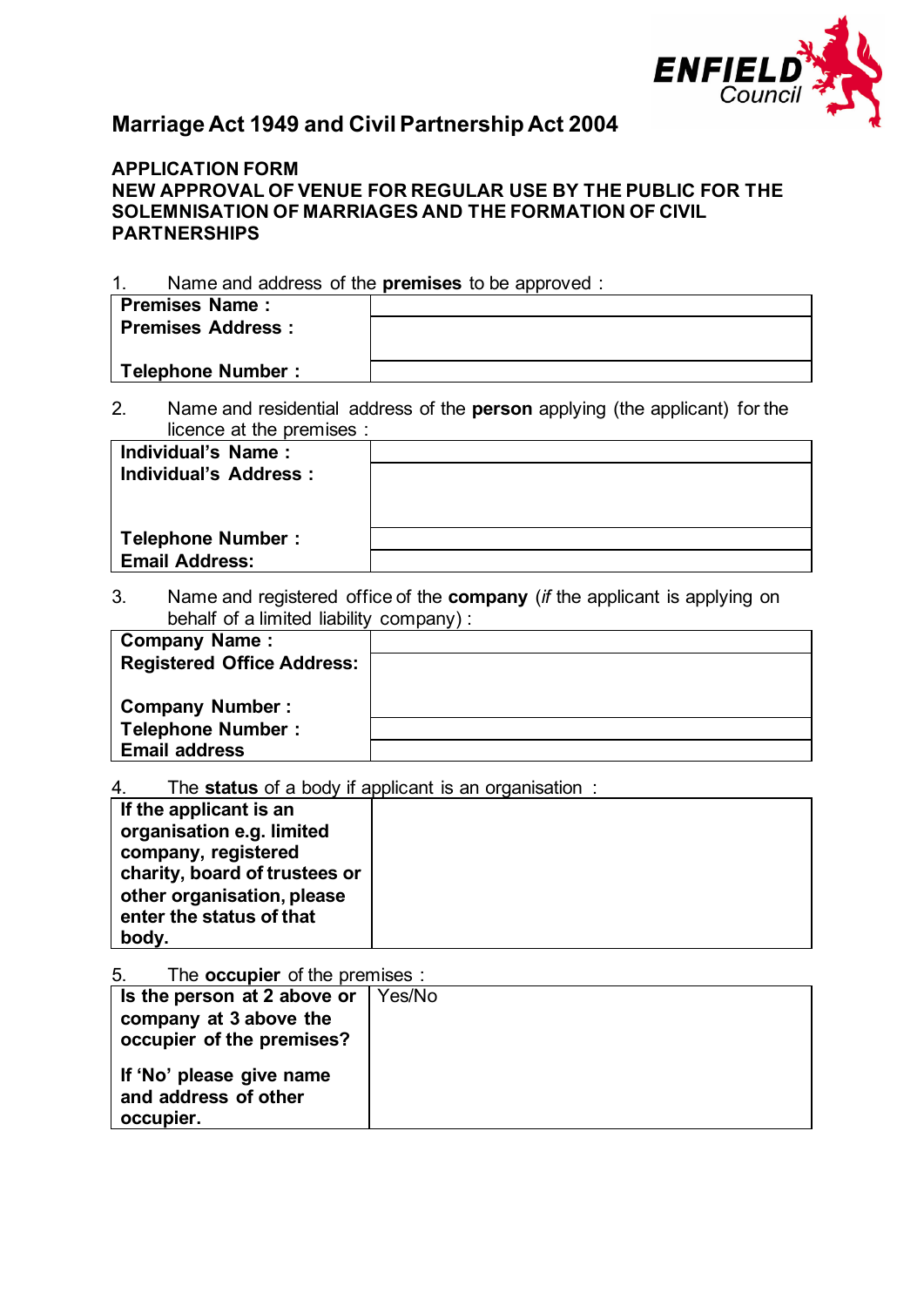6. Name, residential address and occupation of the proposed **Responsible Person** responsible for the licence at the premises :

| Individual's Name:     |  |
|------------------------|--|
| Individual's Address : |  |
|                        |  |
| Occupation:            |  |
| Telephone Number:      |  |

7. Name, residential address and occupation of the proposed **Deputy** at the premises, if applicable :

| P <sub>1</sub>           |  |
|--------------------------|--|
| Individual's Name:       |  |
| Individual's Address :   |  |
|                          |  |
| Occupation:              |  |
| <b>Telephone Number:</b> |  |
|                          |  |

8. The lawful **Planning Use** of the premises :

| In relation to the premises at |  |
|--------------------------------|--|
| 1 above please describe the    |  |
| use of the premises (eg        |  |
| hotel, golf club etc) :        |  |

9. The **parts** of the premises where proposed civil marriages and civil partnerships will be carried out (e.g. ground floor, conference room, first floor, blue room, Dorchester room, garden, etc.) :

| Areas to be used:                                                                           |  |
|---------------------------------------------------------------------------------------------|--|
| <b>Please identify this/those</b><br>area(s) on the plan supplied<br>with this application. |  |

10. The **availability** of the areas applied for :

11. The **maximum number of people** permitted in the areas applied for :

| Please state here the           |  |
|---------------------------------|--|
| maximum number of people        |  |
| that are permitted to occupy    |  |
| each area under the             |  |
| health/safety/fire certificates |  |
| which apply. (Please attach     |  |
| copies of any certificates in   |  |
| force. Failure to do so may     |  |
| unnecessarily delay the         |  |
| consideration of the            |  |
| application):                   |  |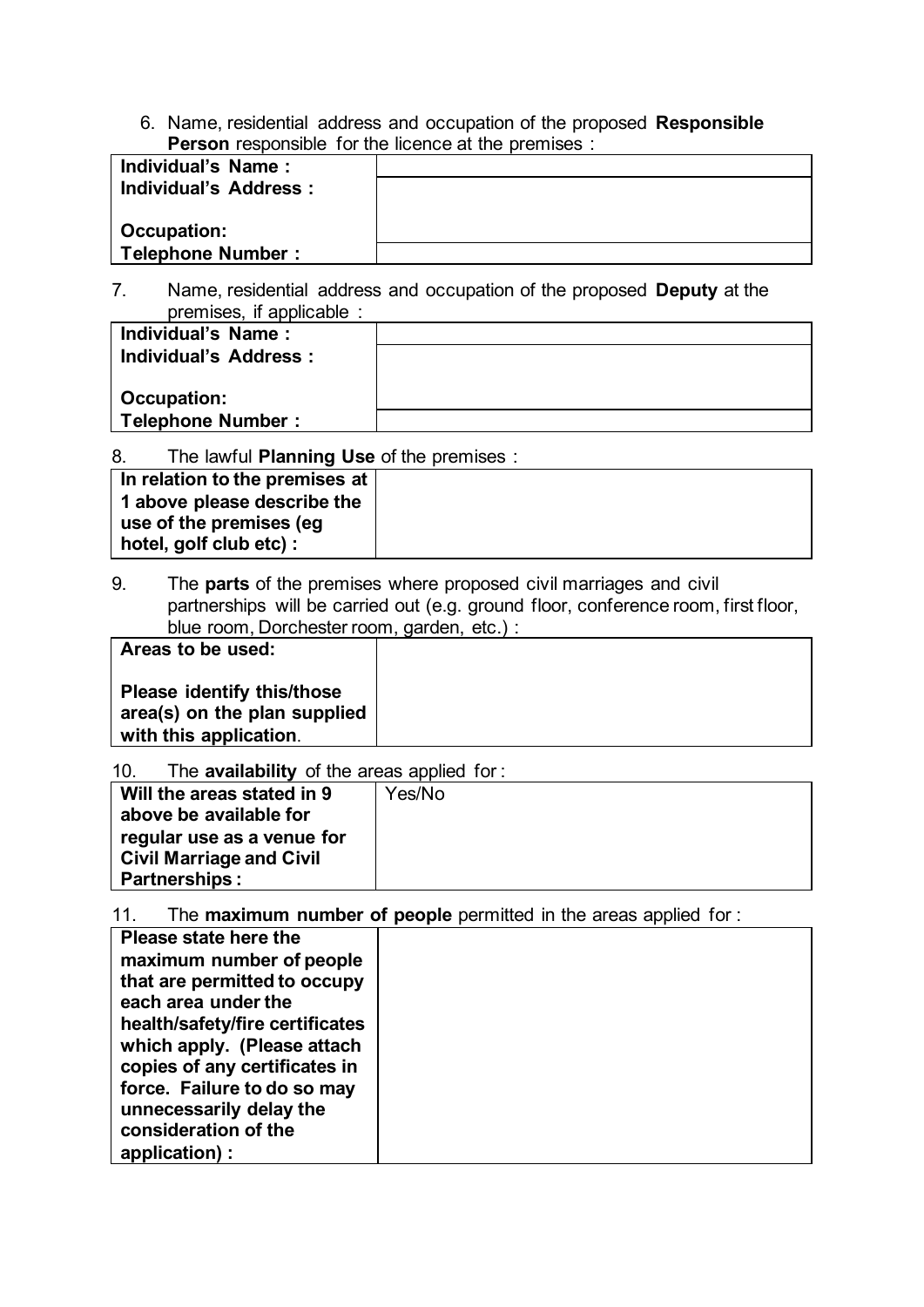# 12. The **Registrars** pre-ceremony room :

| $\mathbf{r}$ and $\mathbf{r}$ and $\mathbf{r}$ and $\mathbf{r}$ and $\mathbf{r}$ is the set of $\mathbf{r}$ |  |
|-------------------------------------------------------------------------------------------------------------|--|
| Please identify on the Plan                                                                                 |  |
| an additional private room                                                                                  |  |
| which the Registrars may                                                                                    |  |
| use prior to the ceremony to                                                                                |  |
| interview the couple :                                                                                      |  |

# 13. **Licences** held by the premises :

| Do the premises currently    |  |
|------------------------------|--|
| hold any licence authorising |  |
| use for public entertainment |  |
| or similar purposes. (Please |  |
| attach a copy. Failure to do |  |
| so may unnecessarily delay   |  |
| the consideration of the     |  |
| application).                |  |

# 14. **Applicant's** control over internal corridors :

| Has the applicant exclusive  |  |
|------------------------------|--|
| and complete control over    |  |
| the internal corridors       |  |
| adjacent to the room(s). If  |  |
| only partial control, please |  |
| state what other use is      |  |
| made of the corridors:       |  |
|                              |  |

# 15. **Applicant's** control over external areas:

| Has the applicant exclusive<br>and complete control over |  |
|----------------------------------------------------------|--|
| any external areas (e.g. car                             |  |
| parks, courtyards,                                       |  |
| passageways) within the<br>curtilage of the premises. If |  |
| only partial control please                              |  |
| state what other use is made                             |  |
| of these areas :                                         |  |

# 16. Premises connection to **Religion** or **Religious** activity :

| Have the premises at 1<br>above any recent or           |  |
|---------------------------------------------------------|--|
| continuing connection with<br>any religion or religious |  |
| activity? If so please<br>provide details :             |  |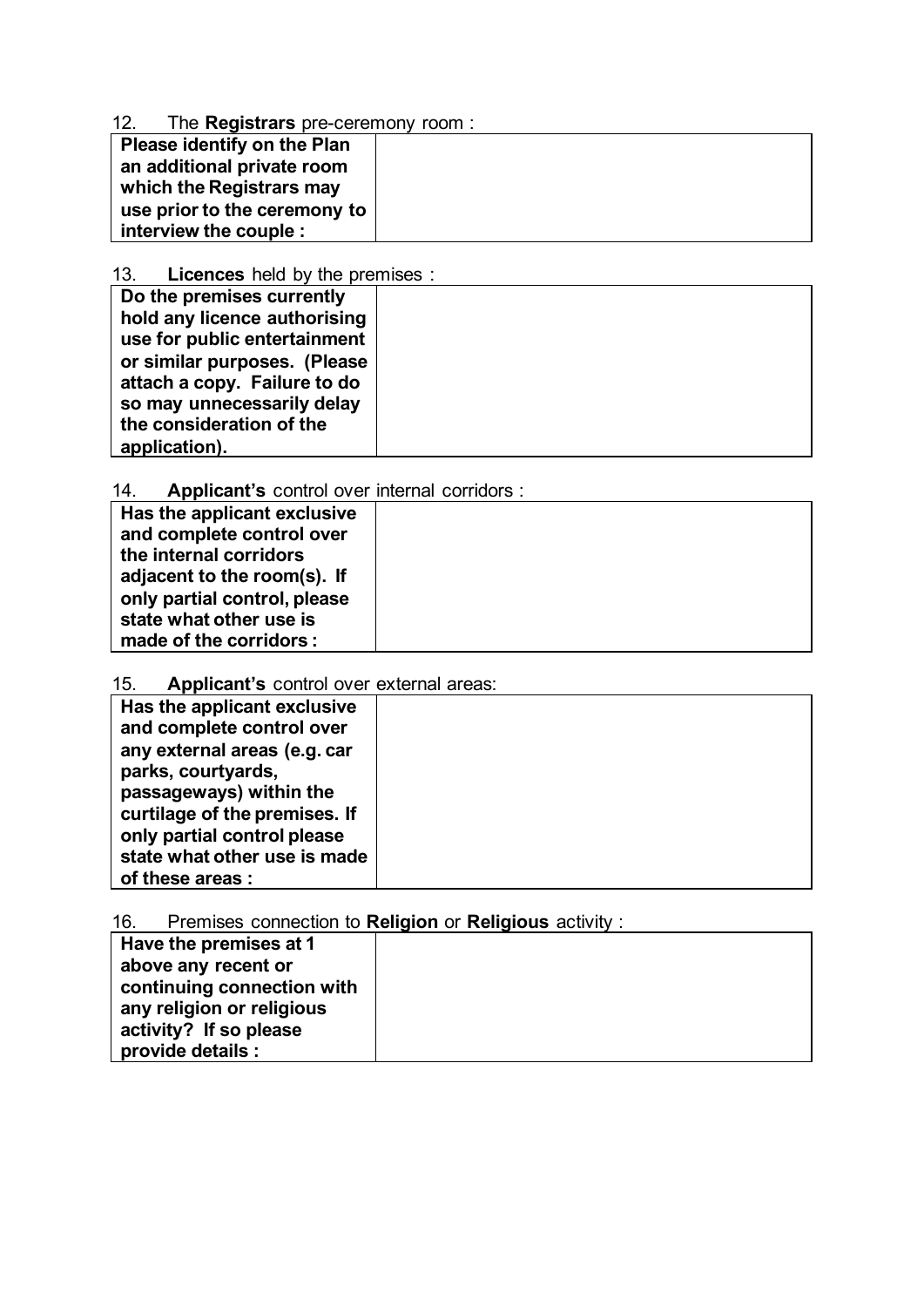# **APPLICANT'S UNDERSTANDING**

- 17**. I. \_\_\_\_\_\_\_\_\_\_\_\_\_\_\_\_\_\_\_\_\_\_\_\_\_\_\_\_\_\_\_\_\_\_\_ hereby understand that : (a) The premises will be inspected for suitability before approval is granted and, if this application is successful, be subject to any subsequent inspection.**
	- **(b) Approval, if granted, will be for a three-year period and subject to revocation.**
	- **(c) The premises must satisfy the local authority on fire precautions and health and safety provisions.**

# **APPLICANT'S DECLARATION**

- **18**. **I, \_\_\_\_\_\_\_\_\_\_\_\_\_\_\_\_\_\_\_\_\_\_\_\_\_\_\_\_\_\_\_\_\_\_\_\_\_\_\_\_ hereby declare that : (a) I have read and understood the information contained in this form.**
	- **(b) The building has no recent or continuing religious connection**
	- **(c) I have consulted the planning authority as to whether planning consent is required and attach evidence that it is content that the premises may be used for marriages and civil partnerships.**
	- **(d) I enclose a site-plan of the premises indicating the areas where the ceremonies are to take place.**
	- **(e) I attach a separate statement containing the names and addresses of all directors if the application is being made by a limited company.**
- **19**. **I, \_\_\_\_\_\_\_\_\_\_\_\_\_\_\_\_\_\_\_\_\_\_\_\_\_\_\_\_\_ further declare that, if approval is granted :**
	- **(a) The premises will be regularly available for public use as a venue for civil marriage/partnership ceremonies.**
	- **(b) I will comply with the standard conditions and any local conditions attached to that grant approval**

**The information contained in this application is true to the best of my knowledge and belief.**

Signed :  $\vert$  Date :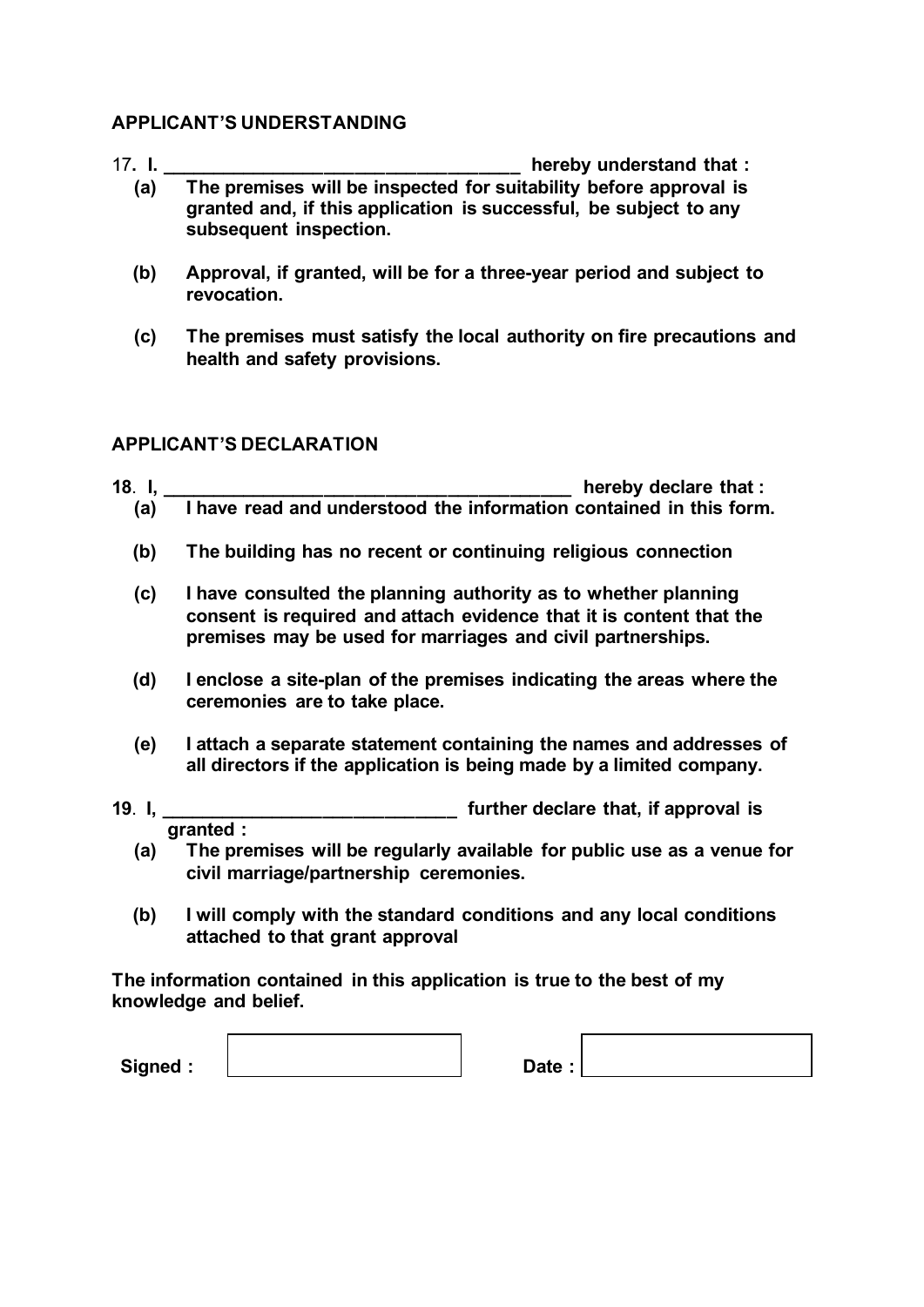# **IMPORTANT ADVICE PLEASE READ**

# **With effect from 1 July 2021:**

# **Revised definition of "premises"**

- The definition of "premises" has been widened to include both the built premises and any grounds in which they stand. "Built premises" means a permanently immovable structure (for example, a building or other structure) comprising at least a room, or any boat or other vessel which is permanently moored. The grounds will be the areas within the boundary of the land of which the built premises form part.
- Approved Premises can conduct proceedings for marriage and civil partnership registration in the room or rooms inside the built structure for which approval has been given, and also in any outdoor areas within the boundary of the land on which the built structure stands.
- Other land which may be owned by the Approved Premises but which is not the grounds in which the built structure stands cannot be used for legal civil marriages or civil partnership registrations.

# **Meaning of "outdoors"**

- Proceedings will be permitted to take place fully in the open or under a covered structure which is not indoors (but see next point). The amended regulations are permissive in nature: Venues will be under no obligation to offer outdoor proceedings if they do not wish to do so. If they do, various standard conditions will apply to those outdoor proceedings.
- Areas are "indoors" if they are "enclosed" or "substantially enclosed". The definition of "enclosed" or "substantially enclosed" follows that set out in "smoking ban regulations in England. Clearly, a room inside the building which is Approved Premises will be indoors.

## **Maximum number of guests and risk assessments**

- The number of quests who can attend will depend on how many people the venue or space can safely accommodate.
- Venues should be encouraged to consider contingency arrangements if guests need to move inside the premises due to inclement weather.

**Access to the public, signage, and the requirement for the outdoor location of the proceedings to be "seemly and dignified" and compliance with health and safety law**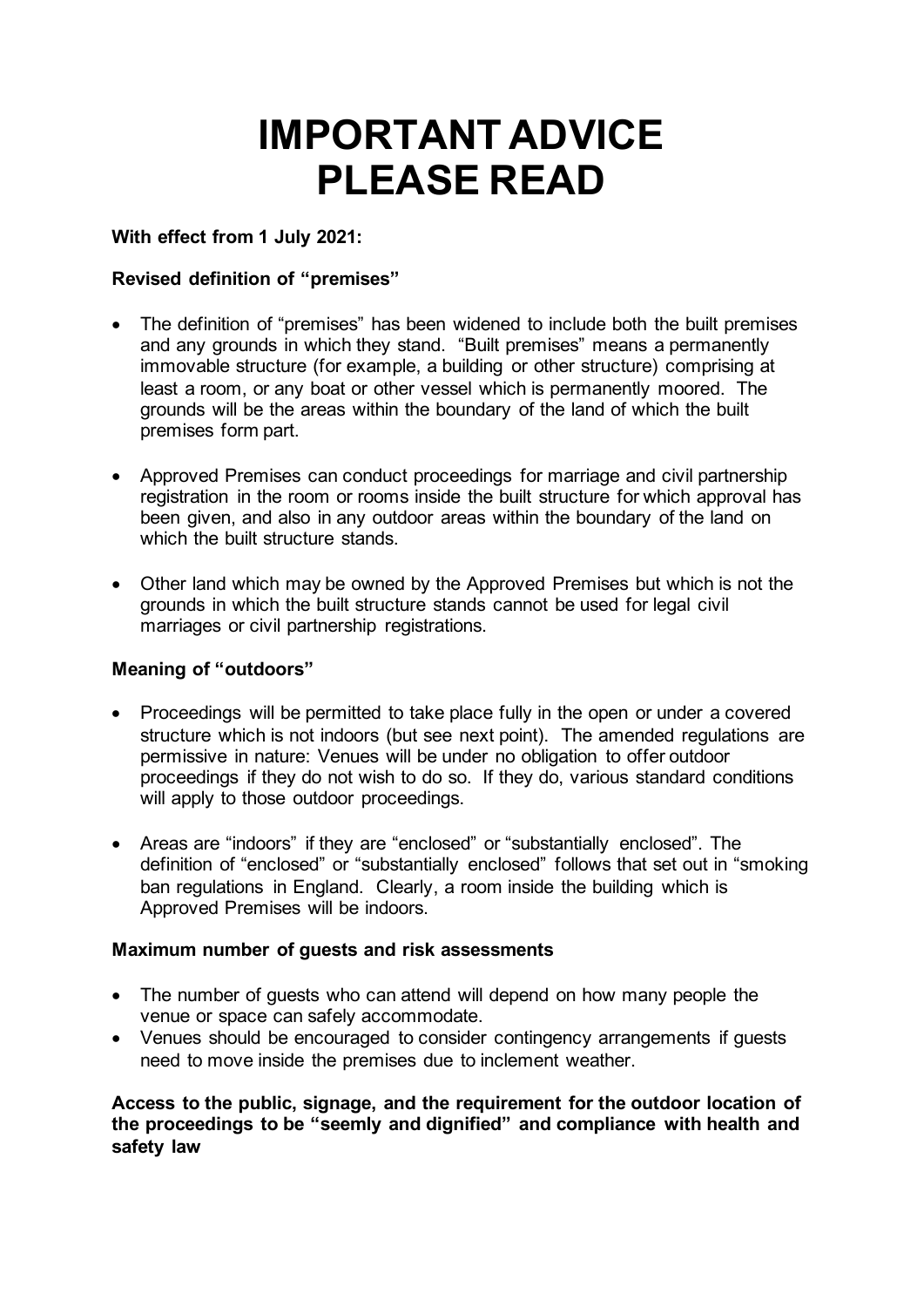- The amended regulations will reguire the superintendent registrar or registration authority to be satisfied that the location for the outside proceedings are seemly and dignified prior to the proceedings. The location of the proceedings must be clearly identifiable by description.
- Guidance to venues will make clear that they should discuss any proposed outdoor proceedings with the superintendent registrar or registration authority before arranging any such proceedings. There will be no requirement to show outdoor locations on a plan, but applications for new approvals should show the boundary of the land on which the built premises stand.
- Venues will be responsible for ensuring full access to the public and for displaying signs at all public entrances to the premises as a whole. Venues, as now, will be responsible for compliance with health and safety legislation (including conducting relevant risk assessments).

## **Other activities and restrictions on food and drink**

- Food or drink should not be served or consumed during the outdoor proceedings, but non-alcoholic drinks may be consumed prior to the ceremony.
- Guidance to venues will make clear that the area in which the proceedings are to take place should be separate from any other activity on the premises at the time of the proceedings.

#### **General:**

Any permanent structures must fully satisfy planning, health, safety and fire regulations relating to use by the public. The premises must have a suitable public and secular current use with no current or recent connection with any religion, religious practice or persuasion. They must be dignified and seemly and be capable of accommodating marriage and civil partnership parties and have an area for marriage and civil partnership ceremonies, which can be separated from other activities. The premises will have to be available for regular use for marriage and civil partnership ceremonies and have suitable arrangements for the safety of guests and staff.

A plan showing the rooms, structures and boundary of the land to be used must be submitted with the application.

The responsible person or the named deputy will be the person nominated by the holder as having responsibility for ensuring compliance with the conditions attached to any approval.

The application process normally takes at least 10 weeks and you may not hear from us again until that period has elapsed.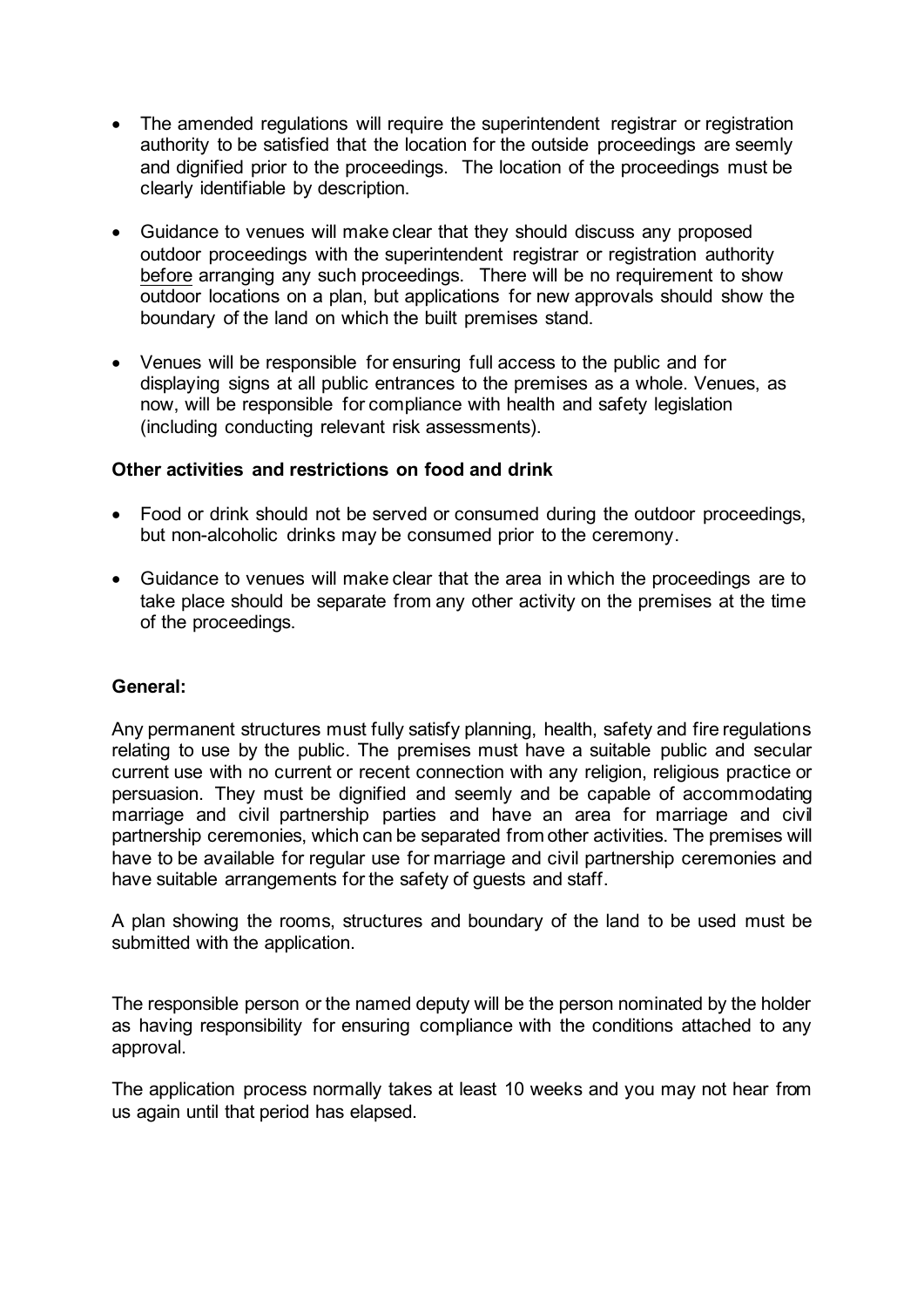# **PLANNING PERMISSION**

It is a Council Rule that premises providing a registered venue to members of the public for civil marriage and civil partnership ceremonies have Planning Permission.

It is recommended that if businesses do not already have the necessary planning permission they check with the Planning Team to see whether it is actually possible for them to get planning permission before they submit and pay for their licence application.

Insufficient planning permission cannot prevent a registration from being granted. HOWEVER, if businesses trade without planning permission they will be guilty of an offence under planning law and may be prosecuted by the Planning Enforcement Team.

Likewise if a business has planning permission but trades without the necessary registration they will be guilty of an offence under licensing law and may be prosecuted by the Environmental Protection & Regulation Enforcement Team.

Therefore businesses must have the relevant planning permission AND registration in order to trade legally.

Observations will be carried out on premises known not to have planning permission and/or a Civil Marriage and Civil Partnership registration.

You may need planning permission. Check the Councils website Planning Portal or email [development.control@enfield.gov.uk](mailto:development.control@enfield.gov.uk) for advice.

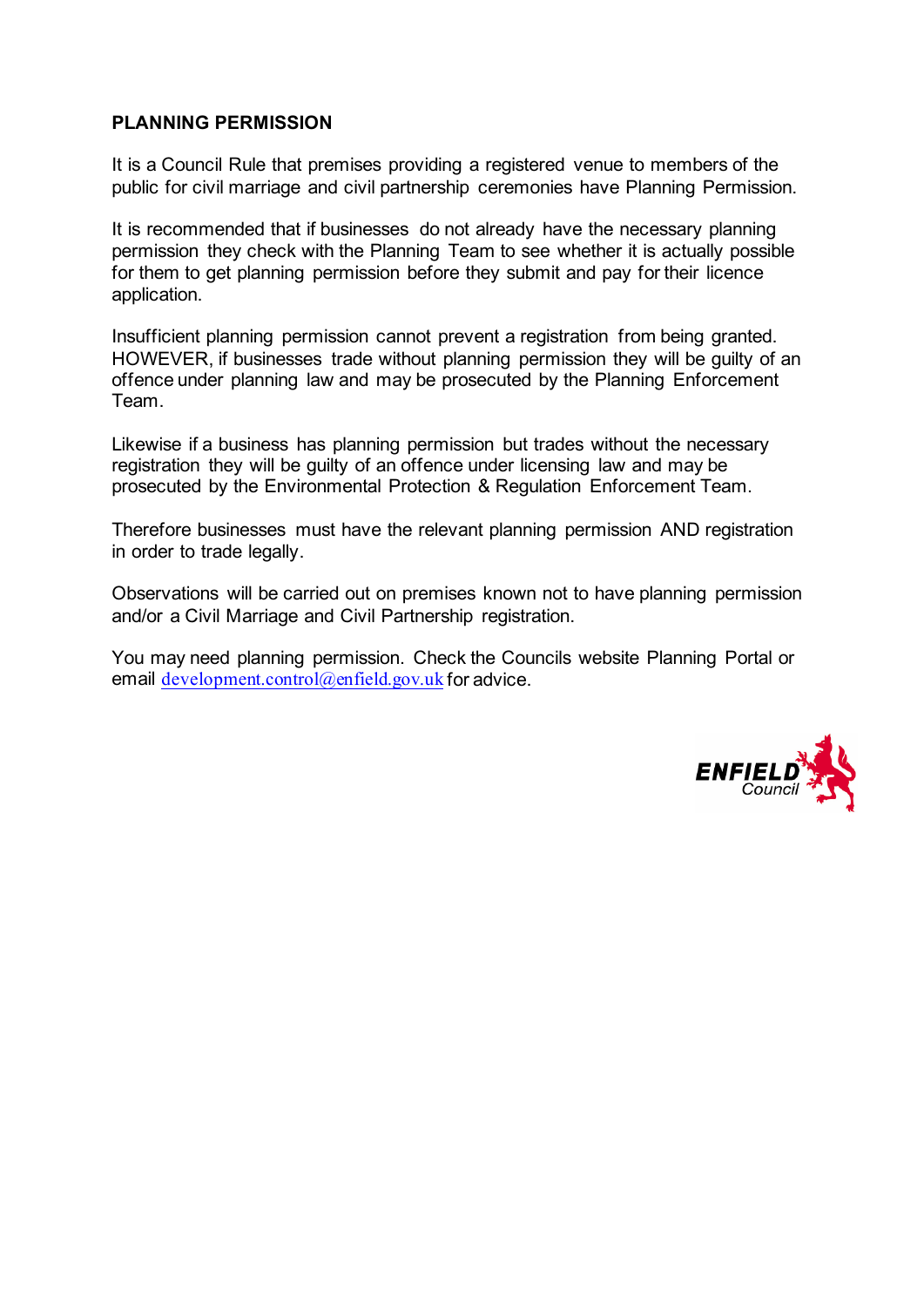#### MARRIAGE ACT 1949 & CIVIL PARTNERSHIP ACT 2004 **RULES OF PROCEDURE**



RULES GOVERNING APPLICATIONS FOR APPROVAL OF VENUES TO BE USED FOR MARRIAGES AND CIVIL PARTNERSHIPS BEING REGULATIONS MADE UNDER THE MARRIAGE ACT 1949 & CIVIL PARTNERSHIP ACT 2004

#### **Interpretation**

1. In these rules the masculine always includes the feminine and vice versa and the singular includes the plural and:

"Act" means the Marriage Act 1949 & Civil Partnership Act 2004.

- "Regulations" means regulations made under the Marriage Act 1949 & Civil Partnership Act 2004.
- "Approval" means any approval granted under the Marriage Act 1949 & Civil Partnership Act 2004.

"Approval Holder" means the holder of an approval granted under the Act.

"Applicant" means an applicant for an approval.

- "Revocation" means the revocation of, or a proposal to revoke an approval.
- "Proper Officer" means the Proper Officer for the Registration Service for Births, Deaths and Marriages
- "Objector" means any person who has given notice in accordance with Rule 9 hereof and who has
- complied with its terms.

 "Parties" means the applicant or approval holder as the case may be, any objector to the grant of an

 application, any person seeking revocation of an approval and any Council officer (e.g. the Superintendent Registrar) who is giving observations, making objections or seeking revocation.

"Premises" means the place for which an approval is sought or for which an approval is in force.

"The Head of Trading Standards and Licensing" includes his/her representative/s.

"The Principle Licensing Officer" includes his/her representative/s.

"Council" means London Borough of Enfield.

 "Licensing Panel" means the panel set up by the Council from the Licensing Committee group of Councillors.

#### **COMPOSITION OF THE LICENSING PANEL**

2. The Councillor for the Ward in which the applicants' or objectors' premises are situated shall not sit on the Licensing Panel when that application is to be considered.

# **TERMS OF REFERENCE**<br>3 The Licensing Panel is

- The Licensing Panel is empowered to:
	- (a) consider applications for the grant or renewal of approvals; and
	- (b) consider proposals to revoke approvals.

#### **APPLICATIONS**

- 4. (a) An application for an approval should be made on the form provided by the Council. The application shall be signed by the applicant, or a solicitor or other duly authorised agent acting on behalf of the applicant.
- (b) Application should be made by the Proprietor or trustees of the premises for which approval is sought.
- (c)Applicants, including directors of companies, shall disclose their normal residential address either on the form provided by the Council or in accompanying correspondence.
	- (d) The application shall be accompanied by a plan showing the parts of the premises for which approval is sought.

#### **PLANNING USE**

5. The applicant shall state on the application form the lawful planning use of the premises and shall submit with the application documentary evidence that either planning permission has been obtained for the use of the premises under an approval, or that planning permission is not required. Should the Council so require, "a certificate of lawful use" in respect of the planning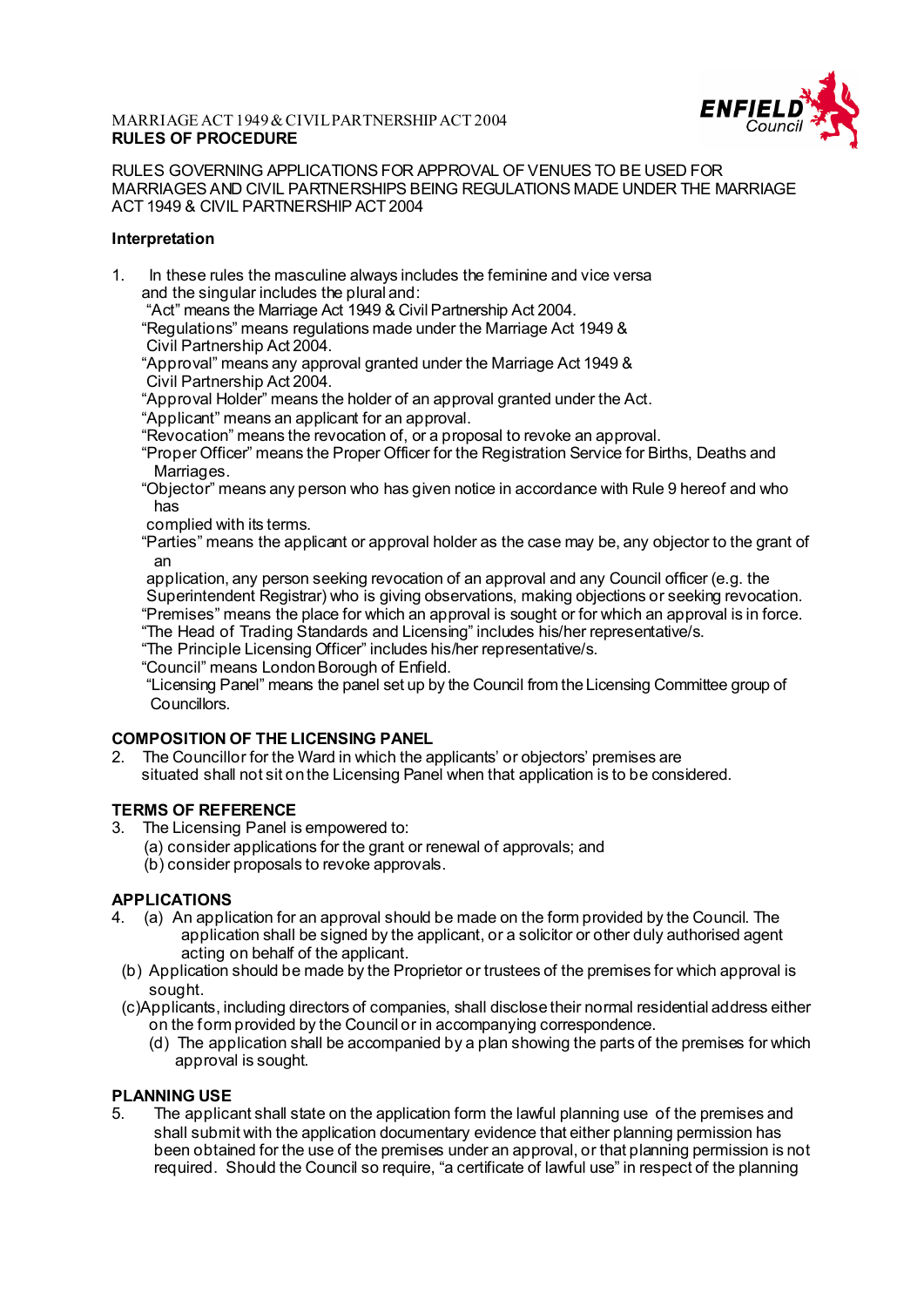position shall be supplied. The application will not be considered unless the Council is satisfied that the proposed activity would constitute a lawful planning use.

Note: This rule shall not apply to applications for renewal of an approval.

# **NEWSPAPER ADVERTISEMENT**<br>6. (a) Within 7 days of the date

- 6. (a) Within 7 days of the date on which the application is made for approval, a notice of the application in the form required by the Council shall be published (at the expense of the applicant) in a local newspaper which circulates in the locality in which the premises are situated and which is on sale at local newsagents. NOTE: A London-wide newspaper, such as "The Standard" is NOT regarded as a local newspaper for the purposes of this rule.
	- (b) Within 14 days of the date on which the application was made the applicant shall cause one complete copy of the newspaper to be sent to the Council.
	- $(c)$  In the event of either or both of the time limits specified in (a) and (b) above not being complied with the last day for lodging objection to the application shall be extended to 21 days from the date of the newspaper advertisement or to the date by which the complete copy of the newspaper has been received by the Council whichever is the later.

#### **NOTIFICATION TO OTHER AGENCIES & COUNCIL DEPARTMENTS**

7. The Licensing Team will send a copy of your application, on your behalf, to the Commissioner of Police and to the London Fire and Emergency Planning Authority, for consultation purposes.

#### **HOW TO OBJECT**

- 8. A person who wishes to object to an application shall within the time specified in the newspaper advertisement relating to the application, write to the Licensing Team giving in detail the reasons for objection. The Council is unable to consider anonymous objections.
- 9. Within 14 days of the last day for lodging objections, the Licensing Team shall forward to the applicant a copy of every valid written objection.
- 10. If an objection is made by an Association it shall be confirmed at any Licensing Hearing that the objection has been formally authorised by that Association. This confirmation should be by the Chair, Secretary or other duly authorised officer of the Association.
- 11. Petitions shall bear the grounds of objection of that petition on each page and a warning to potential signatories that a copy of the petition will be supplied by the Council to the applicant. Each person signing should also print his/her name and address preferably written in black ink. Each page of the petition should be dated.
- 12. A late objection will only be accepted by the Council in exceptional circumstances.
- 13. The Council will not accept an objection or any individual ground of an objection when it considers that either the objection as a whole or the individual ground is irrelevant to the decision to be reached.
- 14. Unless the objection relates to the character of the applicant Council officers may seek to mediate between the parties to see if agreement can be reached without the need for a licensing hearing.
- 15. An opposed application shall be decided at a hearing where evidence (oral and written) is given orally and in public unless the Licensing Panel decides otherwise.
- 16. (a) At any oral hearing in public of an application an objector shall not be allowed to raise any matter not referred to in the written objection lodged by the objector concerned unless there are exceptional reasons for so doing and the objector is able to justify why the new material should be placed before the Licensing Panel.
	- (b) Any such application to introduce new matters will be open to representations by the applicant or his/her legal representative as to whether such matters should be considered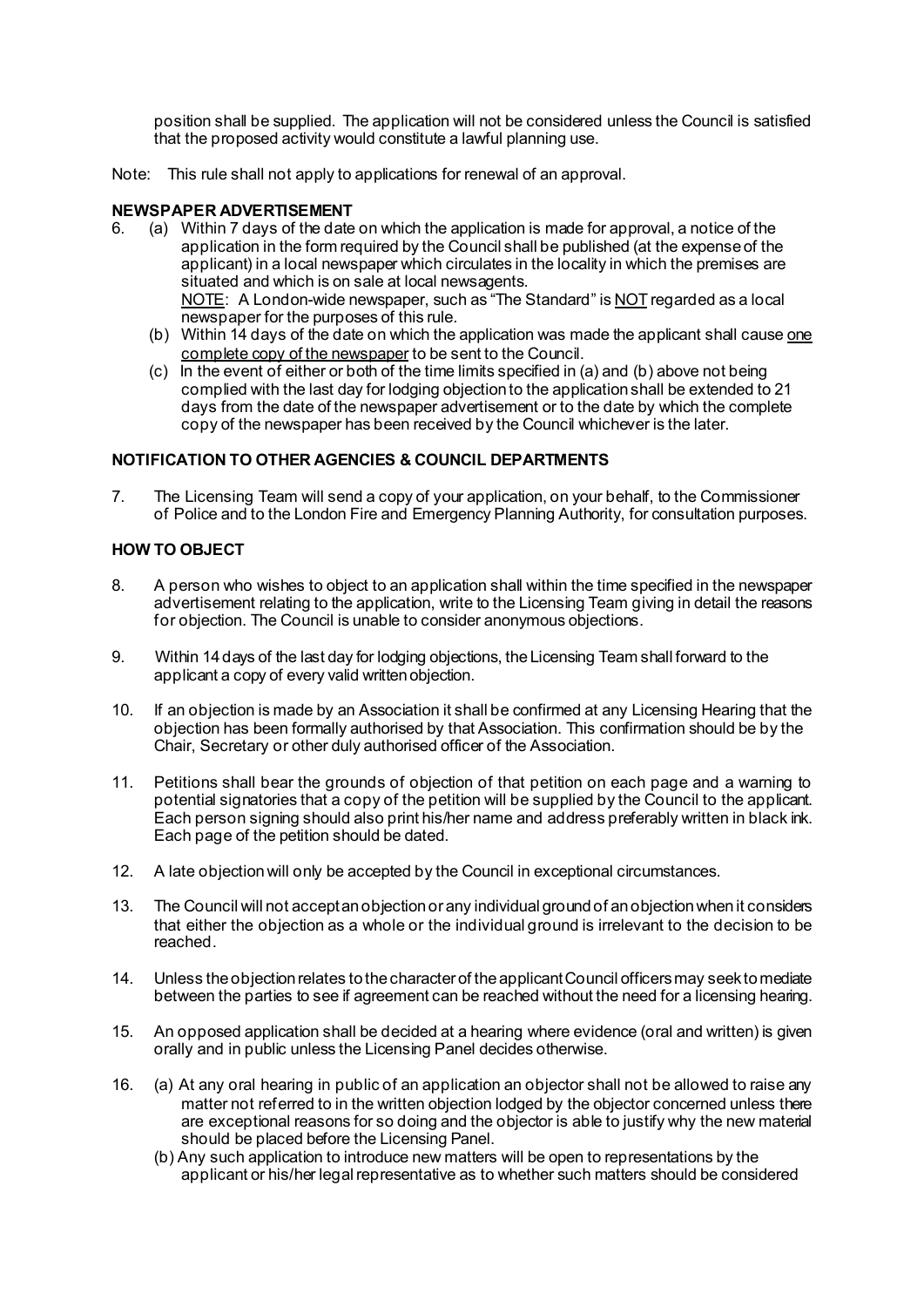by the Licensing Panel. When representations have been made by both parties, the Licensing Panel will decide whether the new material should be placed in evidence.

- (c) If the objector's application is granted, an adjournment of the hearing may have to be permitted in order to allow the applicant time to consider the new material and respond. In consideration of the extra costs likely to be incurred by all parties occasioned by an adjournment, any application by the objector must demonstrate exceptional grounds before it is granted.
- 17. At any oral hearing in public of an application the applicant and the objector shall attend in person or, if the application or objection is made by a body corporate, business firm, society, association or other group, a duly authorised representative shall be present who is able to speak on behalf of the body corporate and who, in the case of the applicant, is empowered to supply any undertaking requested by the Licensing Panel or demonstrate that any conditions attached to the licence will be complied with. **Note :** All objectors and applicants are reminded of their right to have a legal representative at the Hearing.
- 18. If any person who has written to the Licensing Team, objecting to the grant etc. of a licence, fails to attend the oral hearing in public, the Licensing Panel will hear and consider any evidence and arguments put forward by or on behalf of the applicant in relation to the written objection received. The Licensing Panel will take into account, in considering the importance to be attached to the objection, that the objector was not available to be questioned about his/her statements.

#### **PROCEDURE AT AND AFTER ORAL HEARINGS IN PUBLIC**

- 19. The procedure at the meeting will, in general, be similar to that in a Court of Law. Although the strict rules of evidence will not apply, they will be observed to a great extent because this is the best way of hearing the evidence from all parties. Members may seek clarification of any procedural, technical or legal matter from officers at any time during the proceedings.
- 20. A report will be put before the Licensing Panel, prepared by the appropriate officer of the Council. In addition, where necessary, an appropriate officer will provide a detailed plan of the premises. A copy of the report will be sent to the applicant in advance of the meeting.

#### **WARD COUNCILLOR'S SUBMISSION**

- 21. The Councillor for the Ward in which the applicants or objectors premises are situated may either: (a) Object to an application in accordance with numbers 8 to 18 of these rules; or
	- (b) Appear as a witness on behalf of an applicant or objector; or
	- (c) Give evidence by way of Ward Councillor's submission as detailed in rule 27 below.
- 22. If a Councillor for the Ward, who has not made a formal objection, wishes to give evidence he/she may either address the Licensing Panel or may submit written representations in respect of the application regardless of whether or not he/she is an objector called by any party as follows:
	- (a) If a Ward Councillor wishes to give oral testimony this will normally be given after the Chair of the Licensing Panel has introduced the report and any evidence of objectors has been heard.
	- (b) Before a Ward Councillor addresses the Licensing Panel he/she must first make a declaration that he/she has not previously discussed the application with the Members of the Licensing Panel and will take no part in the determination of the application.
	- (c) Evidence given by way of oral testimony is subject to questioning by the parties to the application and by members of the Licensing Panel.
	- (d) If representation is given by way of written submission the Chair will indicate that the Licensing Panel will take into account the fact that the submission of the Ward Councillor cannot be tested by questioning.
	- (e) Any evidencepresented by a Ward Councillor by way of a Ward Councillor's submission shall only relate to those issues already known to the applicant by way of the Report to the Licensing Panel or otherwise.
	- (f) (i) Evidence given by way of written submission under this rule shall be provided to the Licensing Team at least 7 days in advance of the Hearing.
		- (ii) Notice of evidence to be given by way of oral testimony under this rule shall be provided to the Licensing Team at least 7 days in advance of the hearing. If he/she wishes to raise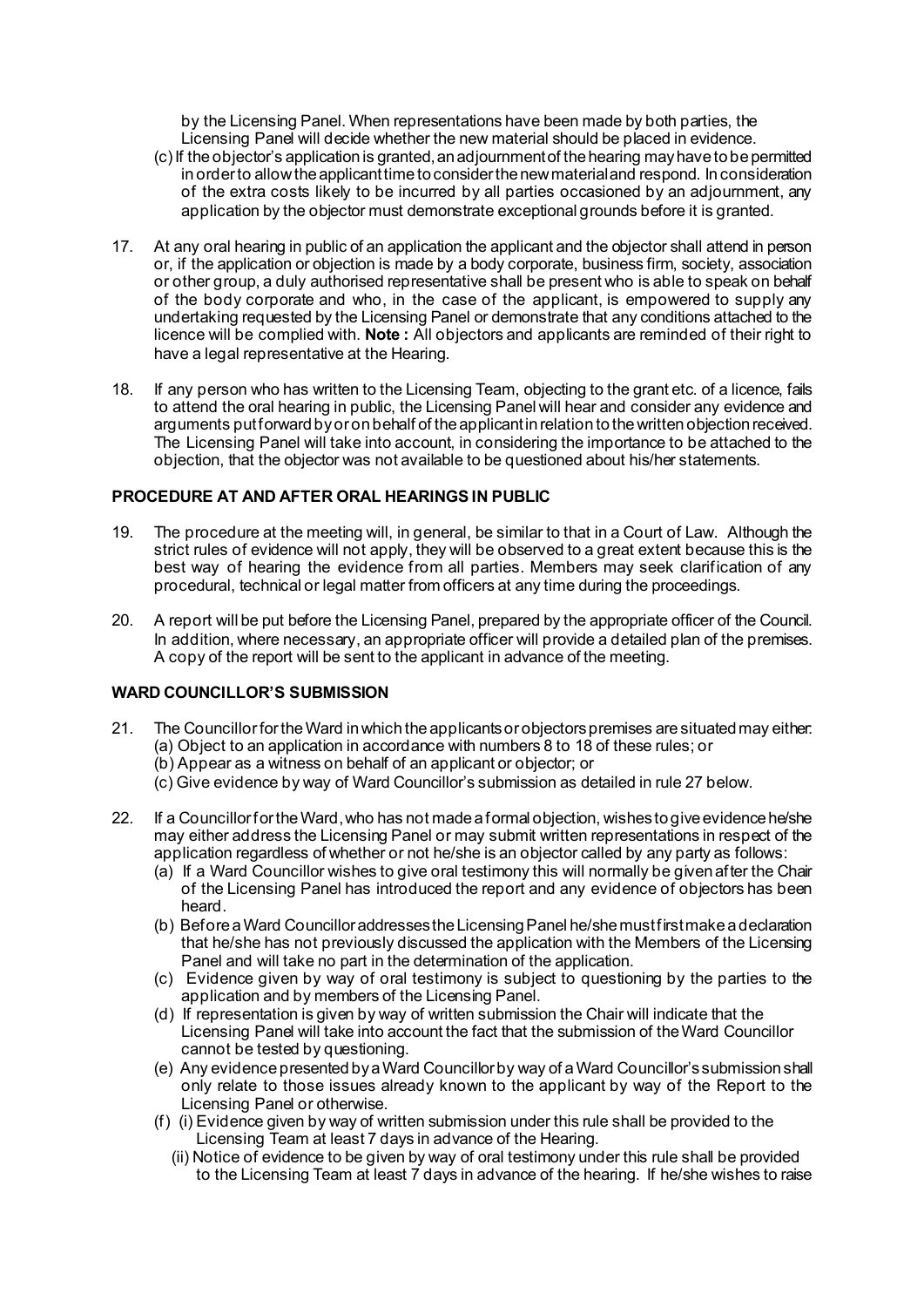issues which are not already known to the applicants, such notice shall be in writing and shall set out in general terms the issues to be raised.

- (iii) The Licensing Team shall on receipt of evidence under (i) or a notice under (ii) above send a copy to the applicant as soon as possible and at least 5 days in advance of the hearing.
- (g) If there is an objection to the Ward Councillor's submission, the Ward Councillor and both parties may give their reasons for or against the submission to the Licensing Panel. The Legal Advisor to the Licensing Panel may also give advice before the Licensing Panel decides whether to allow the submission in as evidence. If the Licensing Panel decides to hear the submission it may be appropriate to adjourn the proceedings after it has been made so as to allow the party objecting to it time to consider the submission in detail.

**Note :** It should be noted that a Ward Councillor's involvement in a hearing under this rule is limited solely to making representations i.e. there is no right of questioning of other parties or making a closing address.

#### **ORDER OF PROCEEDINGS**

- 23. At the start of the hearing the Chair will introduce himself/herself and other members of the Licensing Panel.
- 24. The Chair will then check that there are no additions or alterations to the list of those appearing at the hearing which will have been prepared in advance by the appropriate officer and he will then briefly introduce the report and outline the procedure that will be followed for the remainder of the hearing. The procedure is as follows:
	- (a) The Chair of the Licensing Panel may call at any time any necessary officer(s) to give factual information (e.g. as to the technical arrangements of the premises). These officers can be questioned by any of the parties present or questioned by members of the Licensing Panel on matters relating to that evidence.
	- (b) Any Council officer(s) who are making a formal objection will then be required to present their respective cases and call any evidence in support.
	- (c) All other objectors will then be required to present their cases and call any evidence in support.
	- (d) The objectors present their case by addressing the Licensing Panel and/or calling evidence. The objector may address the Licensing Panel either before or after calling his evidence. **Note :** In appropriate cases the Licensing Panel may during or at the end of the objector's case wish to establish whether the objectors are opposed to the application in its entirety or, for example are objecting to the lateness of the hours sought and not to the grant of the licence itself.
	- (e) The applicant (or his/her representative) is then entitled to address the Licensing Panel and call evidence in support of his/her application.
	- (f) When the applicant has called his/her evidence the objectors may each make a closing statement. An objector is not entitled to call new evidence at this stage and his/her closing statement must be limited to commenting on matters raised by the applicant either in the applicant's opening statement or the evidence called in support of the application.
	- (g) When the objectors have made their closing statements the applicant (or his/her representative) may make a closing statement to the Licensing Panel.
- 25. Each person giving evidence may be questioned by the opposing party or parties and by Members of the Licensing Panel. A person may decline to be questioned but less importance would then be attached to his/her evidence. **Note :** Objectors to an application may not question each other but an objector may question his/her witness(es).
- 26. When a person gives evidence:
	- (a) He/She is first asked to state his/her full name and address.
	- (b) He/She either makes a statement or, if appropriate, is questioned by the person calling him/her.
	- (c) He/She may be questioned by the other party or parties or their representative.
	- (d) Throughout the presentation of the respective cases for the Objector and the Applicant questions may be put by Members of the Licensing Panel. Such questions will normally be put immediately following the questions by the opposing party or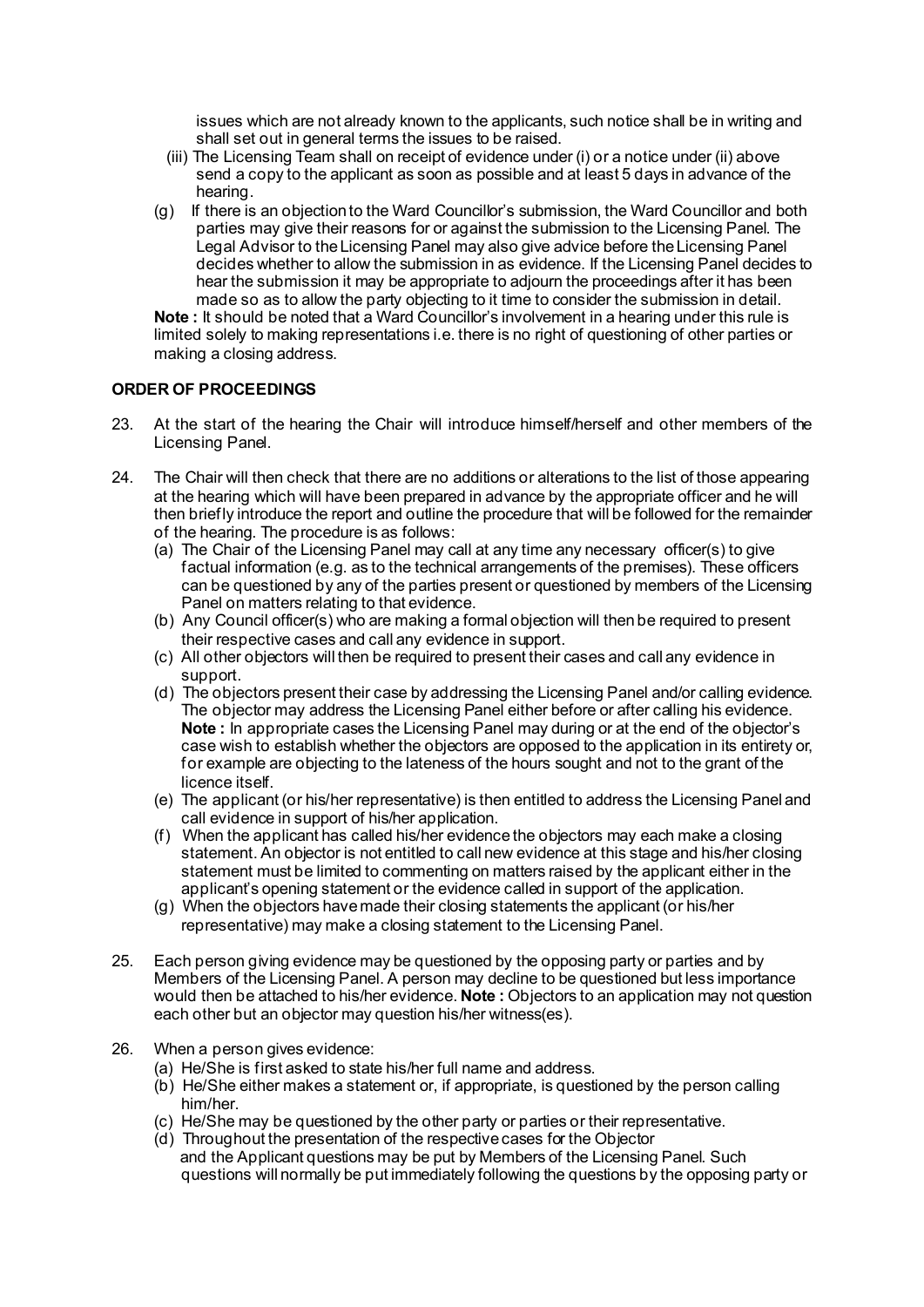parties. Following the questions by Members of the Licensing Panel they may have to consider whether another opportunity for further questioning should be afforded to the other party or parties on "new" evidence introduced as a result of the replies to Members' questions.

(e) He/She may be questioned further (if appropriate) by the person who called him/her. These questions must be limited to matters which have already arisen in previous examination or Members' question. This is solely an opportunity to ask questions and not a time to make statements. No new matters may be raised at this stage.

#### **DOCUMENTARY EVIDENCE**

- 27. Documentary evidence on which it is intended to rely shall be submitted to the Licensing Team not less than 14 days before the date of the Hearing so that it may be included with the report to be submitted to the Licensing Panel.
- 28. Where one of the parties wishes to submit a document at the hearing the following procedure should be followed:
	- (a) The party concerned should explain why the document concerned was not submitted in advance.
	- (b) If the Chair accepts the explanation he/she shall then establish whether the opposing party or parties (or their representatives) have already seen the document and whether they have any objection to its submissions.
	- (c) If the other parties have not previously seen the document the Chair will request that it first be passed to them (or to their representative) so that they can decide whether they object to it being submitted to the Licensing Panel and if so the grounds of their objection. **Note :** For this purpose it may be necessary to allow time for the study of the document.
	- (d) If there is an objection to the submission of the document both parties may give their reasons for

 or against the proposed submission to the Licensing Panel. The Legal Adviser to the Licensing

 Panel may also give advice before the Licensing Panel decide whether to allow the document to be

submitted.

**Notes :** In some cases it may be necessary for them to see the document before making a decision; **(ii)** In relation to models, colour-boards etc. A party wishing to produce such models etc. should give notice in advance to the Head of Trading Standards & Licensing.

29. If there has been no objection to the submission of a document or if the Licensing Panel has ruled that it may be submitted, the document will normally be read aloud by the party submitting it or by his/her representative. If the submission is a letter or written statement by someone who is not present and its submission has been opposed by one of the parties, the Chair (if the Licensing Panel have ruled that it should be admitted) will indicate that the weight of evidence (importance) that the Licensing Panel will attach to the document will take into account the fact that the signatory of the letter or the maker of the statement is not present to be questioned. In some cases it may be appropriate to adjourn the proceedings so as to allow the party objecting to the submission time to consider the submission in detail. **Note :** At least 6 copies should be provided of any document which is to be submitted at the meeting.

#### **DECISION**

- 30. At the end of a hearing the Chair will announce that the hearing is adjourned to enable the Licensing Panel to deliberate in private and will return as soon as possible to announce their decision (which can be reached by majority decision). The Licensing Panel will normally be accompanied by the relevant officers of the Council but the decision shall be arrived at by Members of the Licensing Panel only. Sometimes the Licensing Panel will go to a private room or they may ask the parties concerned and their witnesses and the public to leave. **Note :** Any officer retiring with the Licensing Panel must be completely impartial.
- 31. The Licensing Panel may:-
	- (a) refuse to grant an approval; or